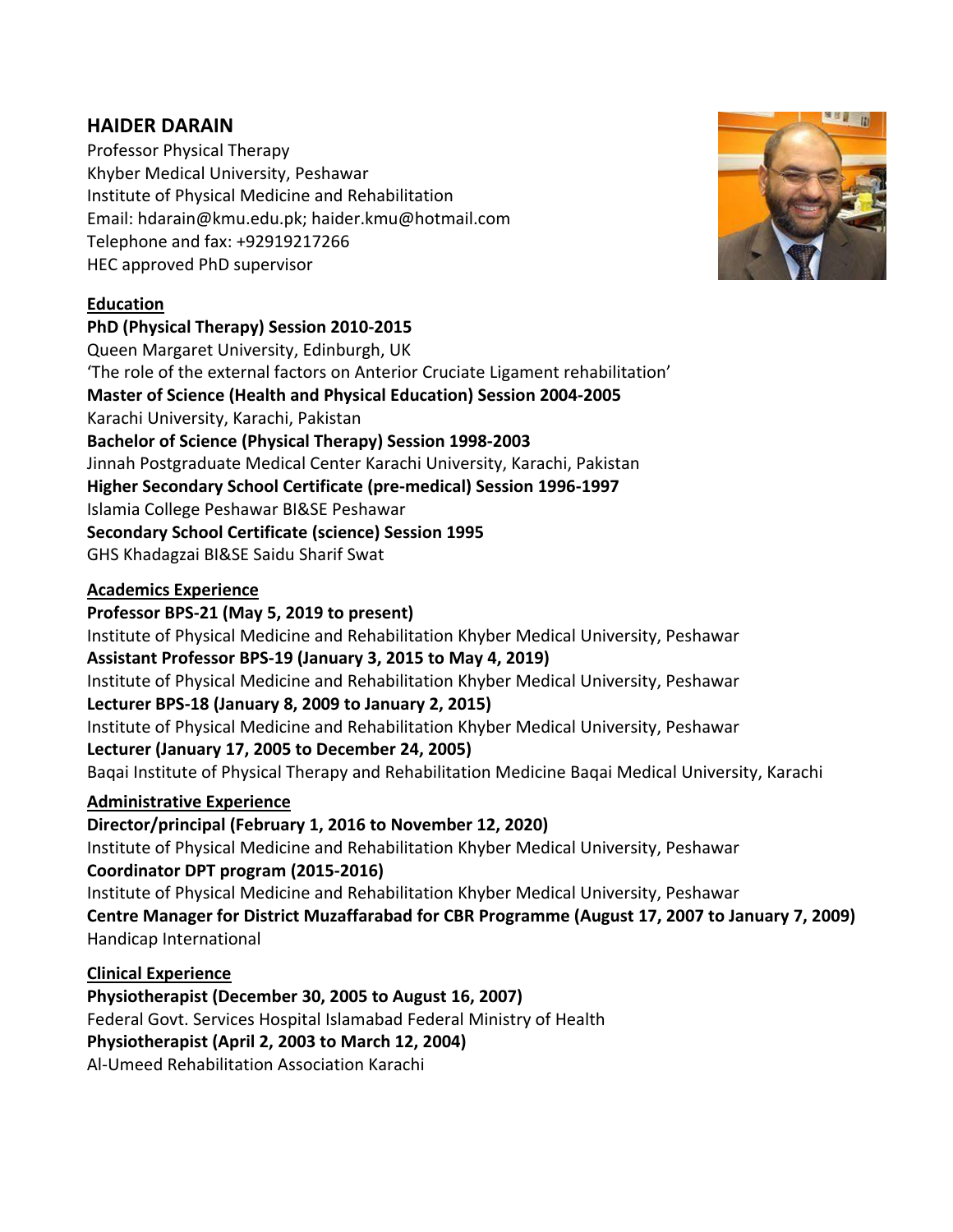#### **Honours and Awards**

Won PhD scholarship fully funded by Higher Education Commission, Pakistan under the project 'Development of Khyber Medical University, Peshawar'

Got second position MSc (Health and Physical Education) University of Karachi

#### **Projects Completed**

'The effects of exercises on glycaemic control in patients with Diabetes Mellitus' (0.5 million rupees) funded by Higher Education Commission Pakistan (Principal Investigator)

'Quality of Life in diabetic population of Khyber Pakhtunkhwa' (0.5 million rupees) funded by Higher Education Commission, Pakistan (CoPI on project)

#### **List of PhD students currently co-supervising**

Fahad Tanveer Effects of low intensity pulsed ultrasound on clinical and radiological outcomes in Patients with early stage lumbar spondylosis; a randomised controlled trial

Arooj Fatima The efficacy of High-energy Extracorporeal Shockwave Therapy Aimed at Treating Calcified Shoulder: a randomised controlled trial

# **Curriculum of new programs approved or started at KMU-IPMR**

**BS Occupational Therapy**: curriculum designed, approved from relevant bodies and program started **BS Prosthetics and Orthotics**: curriculum designed, approved from relevant bodies and program started **BS Speech and Language Pathology**: curriculum designed, approved from relevant bodies and program started

**BS Audiology:** curriculum designed, approved from relevant bodies and program started

**Transitional Occupational Therapy**: curriculum designed, approved from relevant bodies and program started

**Transitional Prosthetics and Orthotics**: curriculum designed, approved from relevant bodies and program started

**Doctor of Osteopathy:** curriculum designed, approved from relevant bodies and program yet to be started

# **List of PhD Thesis Evaluated and Examined**

| Muhammad<br>Akhtar | The effectiveness of routine physiotherapy with and without neuromobilization in<br>patients with shoulder impingement syndrome                                         |
|--------------------|-------------------------------------------------------------------------------------------------------------------------------------------------------------------------|
| Humaira Shamim     | Development and feasibility analysis of verbal expressive skill management program<br>for patient with Broca's Aphasia                                                  |
| Nasir Khan         | Effectiveness of digital manipulation of thyroid cartilage and fluency shaping therapy<br>for the management of stuttering in adults                                    |
| Waseem Akhtar      | Effectiveness of core stabilization exercises and routine exercise therapy in treatment<br>of chronic nonspecific low back pain: a randomized controlled clinical trial |
| Wagar A. Awan      | Role of physiotherapy in management of constipation in children with cerebral palsy                                                                                     |
| Nazia Mumtaz       | An exploration of multi-level barriers to neonatal hearing screening in Pakistan                                                                                        |
| Arshad N. Malik    | Effects of virtual reality training on mobility in stroke                                                                                                               |
| M. Naveed Babur    | Perception of rehabilitation professional towards multi-disciplinary team approach in<br>stroke rehabilitation                                                          |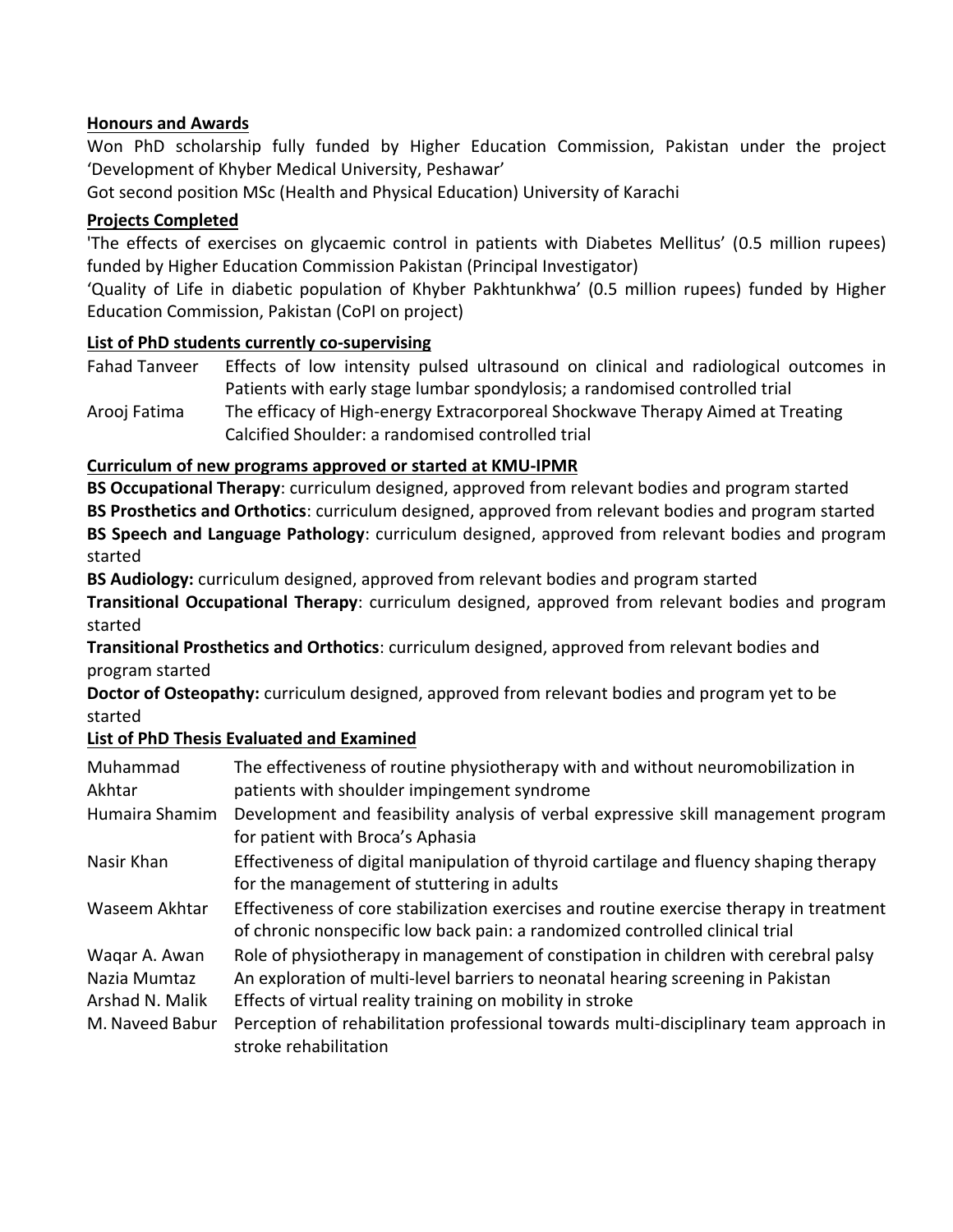Ashfaq Ahmad The effectiveness of routine physical therapy with and without low level laser therapy in the treatment of patients with partial tear of supra-spinatous tendon; A single blinded randomised controlled clinical trial

Shakeel Rahman Effects of supervised structured aerobic exercise training programme on the patients with type 2 diabetes mellitus as compared with routine medical management; A randomised controlled trial

M. Nazim Frooq The effects of mobilisation and routine physiotherapy compared to routine physiotherapy alone on pain, disability, neck range of motion and neck muscles endurance in patients with chronic mechanical neck pain: A double randomised controlled clinical trial

# **List of MS students supervised**

| The effectiveness of sustained and interrupted stretching during sub-acute phase of<br>rehabilitation on functional outcomes of lower limb in patients with stroke; a              |
|------------------------------------------------------------------------------------------------------------------------------------------------------------------------------------|
| randomized control trial                                                                                                                                                           |
| Effectiveness of Virtual reality-based task specific training in gait improvement of post<br>stroke patients; A Quasi-experimental study                                           |
| A Randomized controlled trial comparing the effects of motor relearning program and                                                                                                |
| mirror therapy for improving motor functions of upper limb in stroke                                                                                                               |
| Outcomes of stroke survivors using stroke impact scale for the patients at Rafsan                                                                                                  |
| Neuro-rehab Centre                                                                                                                                                                 |
| The effectiveness of mirror and conventional physical therapy in improving balance in<br>stroke patients                                                                           |
| Effectiveness of constraint induced movement therapy in improving upper limb<br>function of children with hemiplegic cerebral pals                                                 |
| The effectiveness of structured aerobic exercises for glyceamic control in patients with<br>type II diabetes mellitus                                                              |
| The effectiveness of mime therapy and conventional physical therapy in improving<br>facial symmetry in patients with Bell's palsy                                                  |
| A Randomized Controlled Trail comparing the effectiveness of Tapping VS conventional<br>physical therapy for sub acromial impingement syndrome                                     |
| A randomized control trial comparing the effectiveness of proprioceptive training and<br>conventional physical therapy in treating adhesive capsulitis                             |
| The effectiveness of muscles energy technique and neuromuscular technique along<br>with therapeutic ultrasound in the treatment of myofascial trigger points in upper<br>trapezius |
| A randomized controlled trial comparing the effectiveness of intramuscular stimulation<br>and ischemic pressure in the treatment of upper trapezius trigger points                 |
| Effectiveness of proprioception exercises in non-specific neck pain: A randomized<br>controlled trial                                                                              |
| The effectiveness of supervised and unsupervised exercise program in patients with<br>knee osteoarthritis: a randomized controlled trial                                           |
| The Effectiveness of Ponseti Method in Treating Clubfoot                                                                                                                           |
|                                                                                                                                                                                    |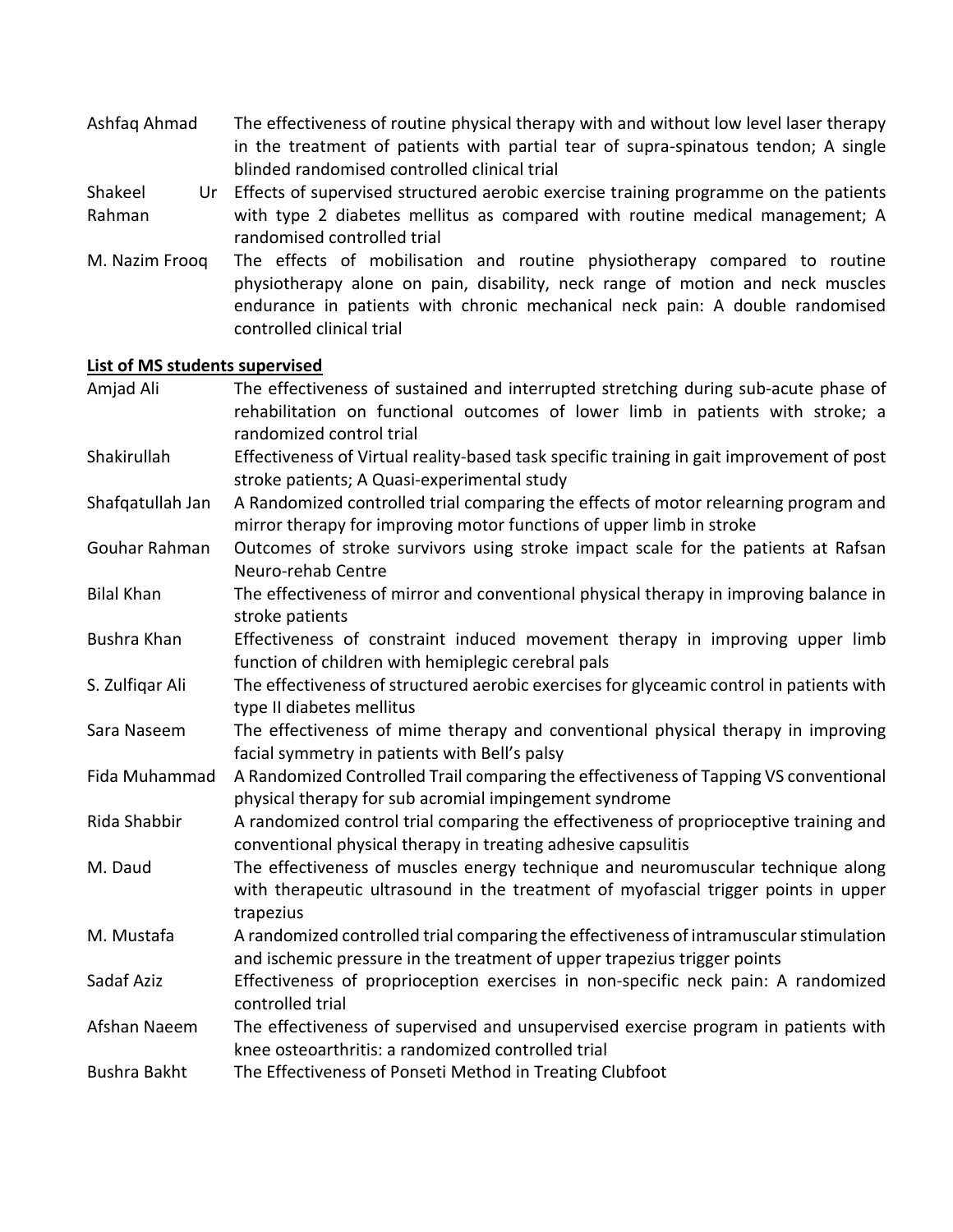| Hazrat Bilal       | A Randomized Control Trail Comparing the Effectiveness of Kinesio Taping For the<br>Treatment of Patients with Acute Low Back Pain |
|--------------------|------------------------------------------------------------------------------------------------------------------------------------|
| M. Nayab Ali       | The effectiveness of modified constrain induced movement therapy (MCIMT) to                                                        |
|                    | improve hand function in hemiplegic cerebral palsy children                                                                        |
| Marina Khan        | Effectiveness of supervised versus unsupervised exercise programs for ambulatory                                                   |
|                    | stroke patients                                                                                                                    |
| Zara Batool        | Comparing the effectiveness of mulligan's two leg rotation (TLR) technique versus                                                  |
|                    | conventional stretches to improve hamstring tightness in complete paraplegia                                                       |
|                    | patients: A randomized controlled trial                                                                                            |
| Syed Shafaq        | Effectiveness of video game-based exercises and conventional physical therapy for                                                  |
|                    | dynamic short-sitting balance of paraplegic patients with traumatic spinal cord injury;                                            |
|                    | A randomized controlled trial                                                                                                      |
| Sidra Gyas         | A randomized controlled trial comparing the effectiveness of core muscle                                                           |
|                    | strengthening exercises and Mckenzie exercises for low back pain in Pakistan army                                                  |
|                    | pilots                                                                                                                             |
| Seema Gul          | Effectiveness of electrical stimulation in the treatment of pressure ulcers among                                                  |
|                    | patients with spinal cord injury                                                                                                   |
| Nazish Faiz        | Effectiveness of electrical stimulation in the treatment of pressure ulcers among                                                  |
|                    | patients with spinal cord injury                                                                                                   |
| Aatik Arsh         | Effectiveness of cervical along with thoracic manual therapy in the management of                                                  |
|                    | non-specific neck pain                                                                                                             |
| Rafiullah          | Post Rehabilitation Quality of Life assessment among community dwelling traumatic                                                  |
|                    | spinal cord injury patients                                                                                                        |
| M. Iqbal           | The effectiveness of dual task specific training and conventional treatment in                                                     |
|                    | ambulation of patients with chronic stroke: A Randomized Control Trial                                                             |
| S. Anayatullah     | Effectiveness of eccentric exercise strengthening and Mulligan mobilization with                                                   |
|                    | movement for the treatment of chronic lateral epicondylitis                                                                        |
| Asma Fayyaz        | Prevalence and associated factors of phantom limb pain in patients with amputated                                                  |
|                    | limbs: a cross sectional survey                                                                                                    |
| Sadia Khattak      | Effectiveness of balance training and strengthening exercises in patients with                                                     |
|                    | osteoarthritis of knee joint: A randomized controlled trial                                                                        |
| Hajra Mukhtar      | Comparison of manual therapy with muscle relaxant in the management of myogenic                                                    |
|                    | temporomandibular disorders                                                                                                        |
| Alam Zeb           | Prevalence and associated factors with physical disabilities amongst the population of                                             |
|                    | Hayatabad Peshawar                                                                                                                 |
| Ikram Ali          | Submaximal interval training on anthropometric measurements, endurance and                                                         |
|                    | flexibility in healthy individuals with sedentary life style                                                                       |
| <b>Irfan Ullah</b> | Prevalence of shoulder pain and associated factors in wheel chair users who sustained                                              |
|                    | spinal cord injury                                                                                                                 |
| Mahboob Ullah      | Knowledge Attitude and Barriers towards Evidence Based Practice among clinical                                                     |
|                    | physical therapists working in tertiary care hospitals of Peshawar and DHQ hospitals                                               |
|                    | of Khyber Pakhtunkhwa                                                                                                              |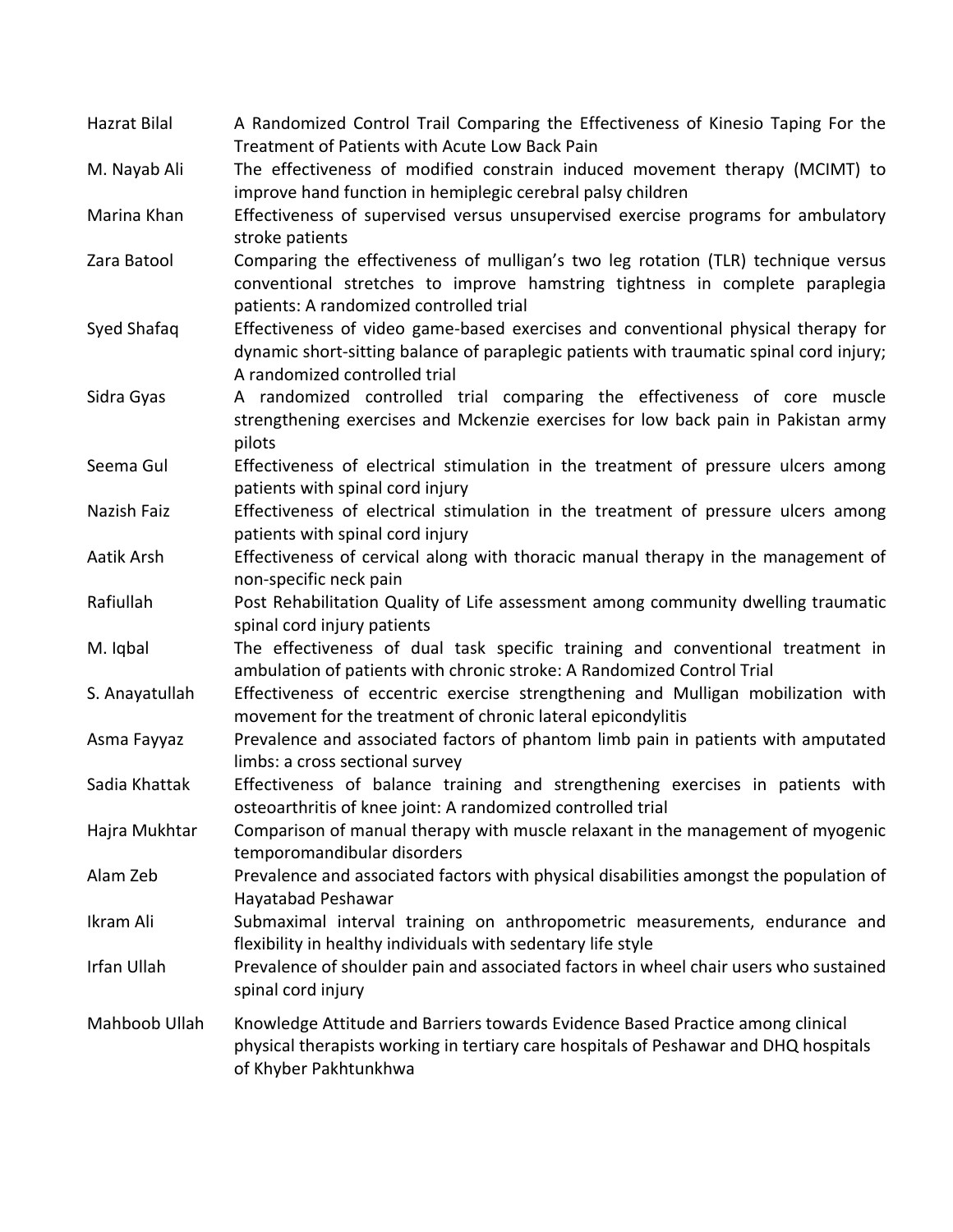#### **List of Publications**

# **2020**

**Ali, I., Kashif, M., Aziz, MO., and Darain**, **H**. Gossypiboma: A case study of medical error in obstetrician Tertiary Care Hospital. Professional Med J 2020; 27(5):677-680

**Iqbal, M., Arsh, A., Hammad, SM., Haq, I., Darain, H**. Comparison of dual task specific training and conventional physical therapy in ambulation of hemiplegic stroke patients; a randomized controlled trial. Journal of Pakistan Medical Association. 2020; 70(1): 7-10

**Arsh, A., Darain, H., Iqbal, M., Rahman, M., Ullah, I., Khalid, S**. Effectiveness of manual therapy to the cervical spine with and without manual therapy to the upper thoracic spine in the management of nonspecific neck pain; a randomized controlled trial. Journal of Pakistan Medical Association. 2020; 70(3): 399-403

**Arsh, A., Darain, H., Al-kitani**, A. Effects of genetic variability on running performance in professional runners. Rehman J Health Sci. 2020;2(1):24

**Keramat, K., Ahmad,R., Darain, H., Sajjad, AG.** Evaluation of physicians' and surgeons' knowledge regarding physiotherapy in KPK, Pakistan. Rawal Medical Journal. 2020;45(4):850-53

**Fatima, A., Ahmad, A., Gilani, S., Kazmi, S., Darain, H., Hanif, A**. Reliability of musculoskeletal ultrasound imaging to measure calcific deposit in patients with calcified rotator cuff tendinopathy. Physiotherapy Quarterly. 2020 (accepted)

#### **Submitted manuscript**

Reliability of clinical instruments used for the assessment of balance function in spinal cord injury patients: A systematic review

Traumatic Spinal injury during pregnancy: A systematic review. Spinal Cord

Effectiveness of combined low voltage pulsed galvanic current and standard wound care in treating pressure ulcers of spinal cord injury patients; A pilot study Journal of Spinal Cord Medicine

Role of extracorporeal shockwave therapy in patients with rotator cuff tendinopathy: synthetic analysis of last two decades Journal of the Pakistan Medical Association

# **2019**

**Arsh, A., Darain, H.** Persons with disabilities in Pakistan. Annals of Allied Health Sciences. 2019; 5(2):1-2 **Arsh, A., Darain, H.** Physical therapy and public health. Annals of Allied Health Sciences. 2019; 5(1):1-2 **Arsh, A., Darain, H., Zeb, A., Ilyas, SM., Khalid, S.** Mortality and its associated factors in patients with spinal cord injuries at paraplegic centre Peshawar, Pakistan. Khyber Medical University Journal. 2019; 11(2):71- 74

**Jan, S., Arsh, A., Darain, H., Gul, S**. A randomized control trial comparing the effects of motor relearning programme and mirror therapy for improving upper limb motor functions in stroke patients. Journal of Pakistan Medical Association. 2019; 69(9): 1242-45

**Kashif, M., Jones, S., Darain, H., Iram, H., Raqib, A., Butt, AA.** Factors influencing the community integration of patients following traumatic spinal cord injury: A systematic review. Journal of Pakistan Medical Association. 2019; 69(9):1336-42

**Arsh, A., Darain, H., Zeb, A., Ullah, S., Ullah, I., Ilyas, SM**. Employment status of Person with disability in Government departments in Khyber Pakhtunkhwa Pakistan. Pakistan Journal of Medical Sciences. 2019; 35(5):1392-96

**Arsh, A., Darain, H**. Spinal cord injury and its associated challenges to rehabilitation of patients in Pakistan. Rehman J Health Sci. 2019;1(1):1,2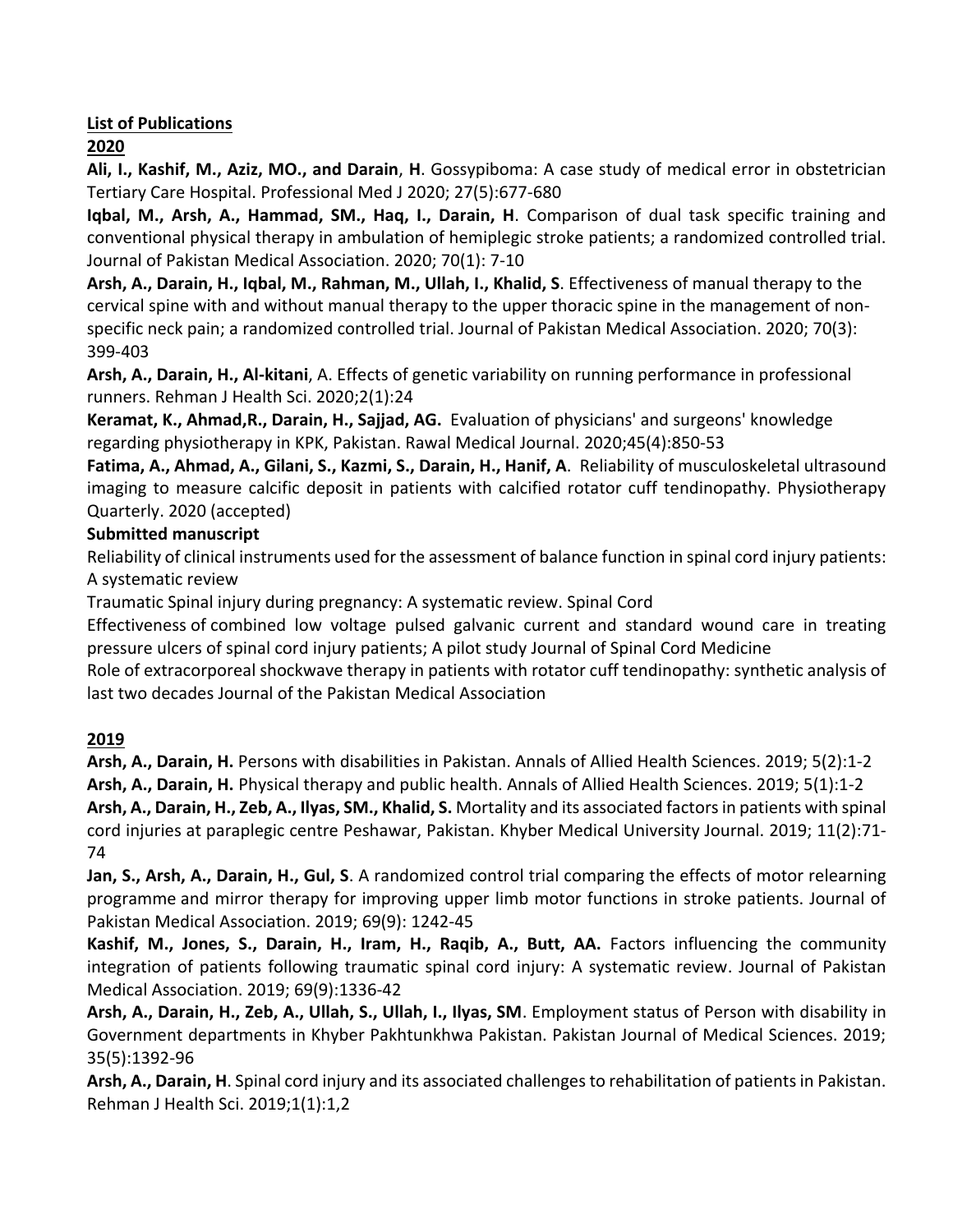**Darain, H., Arsh**, A. Fear and hopes of Professionals associated with rehabilitation in Khyber Pakhtunkhwa; The bright side. Rehman J Health Sci. 2019;1(2):24

# **2018**

**Nadeem, I., Kashif, M., Mushtaq, S., Hussain, R., Naseem, N., Darain, H. Khan, D.** High Heels and Low Back Pain in Young Female Students. International Journal of Pathology. 2018; 16(2):90-94

**Sharifullah, M., Sajjad, AG., Mubeen, A., Tariq, I., Khan, A., Darain, H.** Comparison of sustained pressure versus ischemic compression on trigger points in chronic myofascial pain management. Khyber Medical University Journal. 2018; 10(2):66-70

**Darain, H., Arsh, A., Zeb, A., Ilyas, SM., Muhammad, D., Khan, MN.** Epidemiology, Clinical Features and Consequences of Spinal Cord Injury in Children**.** Journal of the College of Physicians and Surgeons Pakistan. 2018; 28(7): 532-535

**Arsh, A., Darain, H., Rahman, M, and Kashif, M**. Thoracic manual therapy in the management of neck pain: review of the literature. Ann Allied Health Sci.2018;4(1): 3-8

**Rana, M., Ali, I., Rahman, M., Darain, H., Qureshi, N., and Imtiaz, M**. Risk factors for falls among postmenopausal women in Hayatabad, Peshawar. Ann Allied Health Sci.2018;4(1): 19-22

**Jehan, Z., Ali, I., Rahman, M., Darain, H., Latif, A., and Qazi, S.** Prevalence of stroke in Hayatabad Peshawar. Ann Allied Health Sci.2018;4(1): 15-18

#### **2017**

M**uhammad, D., Aurangzeb, M., Khan, M., Darain, H., Ali, S., Iqbal, Z.** Knowledge, attitude and practices regarding household waste management among residents of rural Peshawar, Pakistan. Journal of Saidu Medical College. 2017;7(2):117-121

**Arsh, A., Ali, A., Ullah, I., Darain, H., Khan, A., Zaidi, M., Shah, I.** Body mass index in medical students and its association with gender and academic year. Pakistan Journal of Physiology. 2017;13(3):18-21

**Basry, R., Ali, A., Ullah, S., Naseem, M., Darain, H., Haq, Z.** Effects of circuit class versus individual task specific training on balance in post-stroke patients. Journal of Dow University of Health Sciences. 2017; 11(3):97-102

**Arsh, A., Darain, H., Muhammad, D., Khan, M., Ilyas, S., Zeb, A., Khalid, S**. Factors responsible for readmissions to rehabilitation centre following spinal cord injury. Journal Khyber College of Dentistry. 2017; 7(2):60-65

**Khan, A., Shoib, M., Khan, J., Darain, H., Arsh, A.** Outcomes of chipping method in complex non-union of long bones. Journal of Islamabad Medical and Dental College. 2017; 6(3):121-124

**Arsh, A,. Darain, H., Haq, Z,. Zeb, A., Ali, I., Ilyas**, I. Epidemiology of spinal cord injuries due to bomb blast attacks, managed at paraplegic centre Peshawar, Pakistan: a nine years retrospective study. Khyber Medical University Journal. 2017; 9(2):55-59

**Arsh, A., Darain, H., Rahman, G., Farooqi, S., and Darain, H**. Consequences of Traumatic Spinal cord injury in pregnant women who sustained the injury during pregnancy. Spinal Cord Series and Cases.

**Gilani, Z., Darain, H., Aziz, S., Orakzai, M., Raheem, L, and Jabeen, M**. Prevalence of Urinary Incontinence in Post-Partum Females in Hayatabad, Peshawar. Journal of Islamic International Medical College. 2017; 12(2):106-110

**Darain, H.[, Ullah,](https://www.researchgate.net/researcher/2126604407_Muhammad_Shahid_Dildar?_iepl%5BviewId%5D=21oVMXfyGD0qTVHTSMwgEnSQ&_iepl%5BprofilePublicationItemVariant%5D=default&_iepl%5Bcontexts%5D%5B0%5D=prfpi&_iepl%5BtargetEntityId%5D=PB%3A317988134&_iepl%5BinteractionType%5D=publicationViewCoAuthorProfile) I., Muhammad, D., Ibrar, M**., Long-Term [Challengesto](https://www.researchgate.net/publication/317988134_Long-Term_Challenges_to_Patients_with_Spinal_Cord_Injuries?_iepl%5BviewId%5D=21oVMXfyGD0qTVHTSMwgEnSQ&_iepl%5BprofilePublicationItemVariant%5D=default&_iepl%5Bcontexts%5D%5B0%5D=prfpi&_iepl%5BtargetEntityId%5D=PB%3A317988134&_iepl%5BinteractionType%5D=publicationTitle) Patients with Spinal Cord Injuries. Phys Med Rehab Kuror. 2017; 27(3):160-163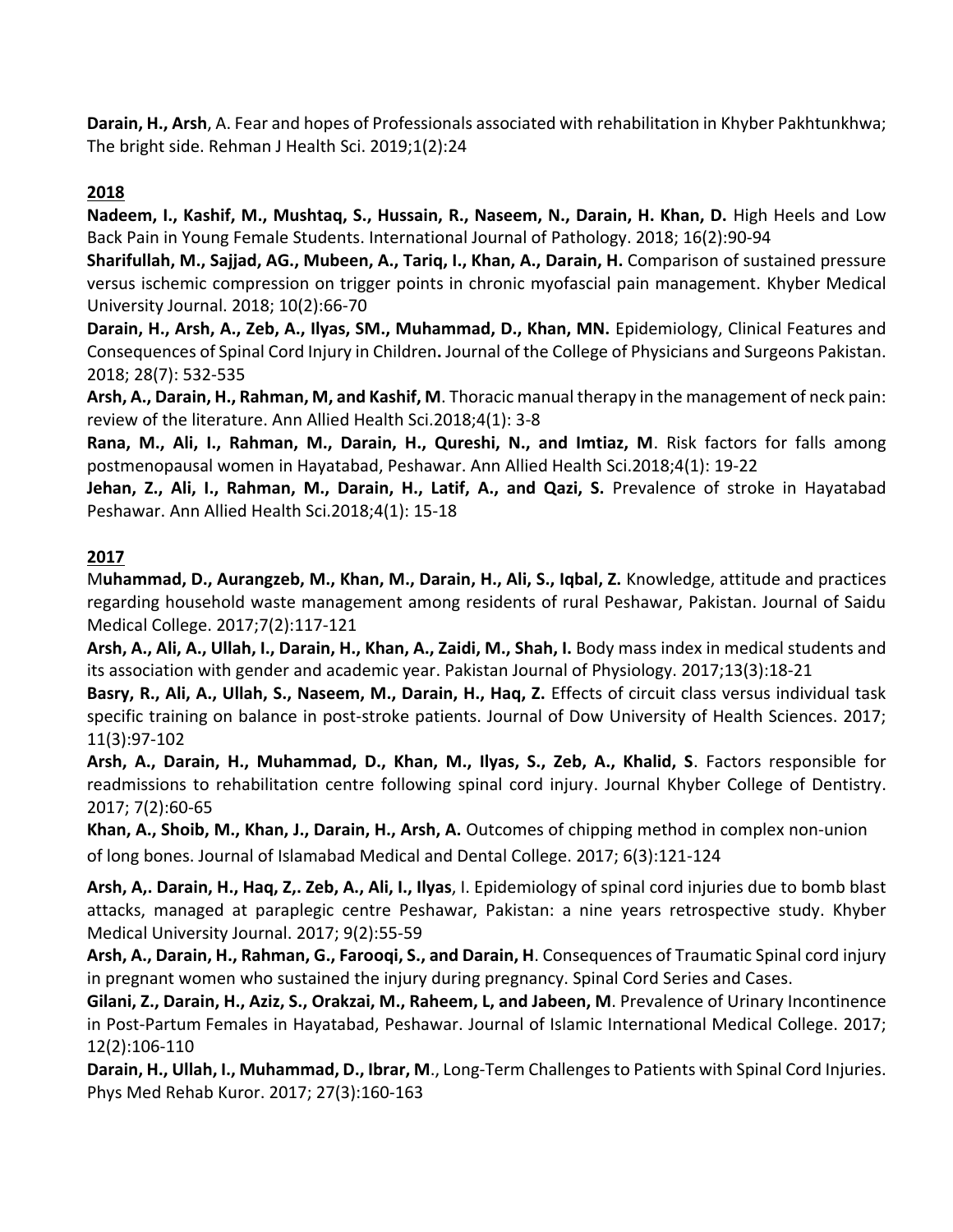**Darain, H., Ilyas, S., Zeb, A., Ullah, I., and Muhammad, D**. Epidemiology of spinal cord injury in Pakistan: A retrospective study. Phys Med Rehab Kuror. 2017;27(2):106-109

**Faheem, M., Darain, H., Arsh, A., Ibrar, M.** Management of Fistula-In-Ano: A local Experience. Journal of Islamabad Medical and Dental college. 2017; 6(1):27-30

**Ali, S., Sajjad, A., Ullah, K., and Darain, H.** Effects of the lumbar stabilization exercises on pain, range of motion and functional disability in the management of chronic low back pain. The Professional Medical Journal. 2017;24(4):526-533

**Gul, S., and Darain, H.** Challenges to physical therapy in Pakistan. Ann Allied Health Sci.2017;3(1): 1 **Imtiaz, K., Khan, WA., Ullah, G., Yousafzai, Y., and Darain, H**. Systematic review on prevalence of cerebral palsy. Ann Allied Health Sci.2017;3(1):3-7

**Kashif, M., Darain, H., Sharif, F., Jameel, M., Majeed, S., and Ullah, I.** Association between low back pain and prolonged standing in university teachers. Ann Allied Health Sci.2017;3(1): 8-13

**Zeb, A., Ali, W., Darain, H., and Rahman, M.** Prevalence of work-related musculoskeletal disorders among physicians, surgeons and dentists at tertiary care hospitals of Peshawar. Ann Allied Health Sci.2017;3(1): 27-31

**Rahman, G., Farooqi, S., and Darain, H.** The effectiveness of constraint induced movement therapy and conventional therapy in improving motor functions of upper limb in patients with stroke. Journal of Islamic International Medical College. 2017;12(1):3-7

# **2016**

**Shehzad, M., Darain, H., Shaukat, A. and Ullah, S.** Balance problems in geriatric population: a populationbased survey. Journal of Islamabad Medical and Dental college.2016;5(4):195-197

**Arsh, A., Darain, H., Zeb, A., Ilyas, S.** Prevalence of pressure ulcers in Patients with spinal cord injury; A retrospective study. Pakistan Journal of Neurological Sciences. 2016;11(4):16-20

**Arsh, A., Darain, H., Zeb, A., Ilyas, S.** Epidemiology and Prevalence of Deep Venous Thrombosis in Patients with Spinal Cord Injury. Pakistan Journal of Neurological Sciences.2016;11(4):22-25

**Farooq, N., Darain, H., Ain, Q., and Ullah, S.** Awareness about the signs, symptoms and the risk factors of stroke in patients with stroke: A multicentre study. Pakistan Journal of Neurological Sciences. 2016;11(3):9- 12

**Darain, H., Shah, S., Muhammad, F., and Al-Kitani.** Supervision during Rehabilitation Programme Following Anterior Cruciate Ligament Reconstruction: A Systematic Review of Literature. Phys Med Rehab Kuror. 2016;26(2):225-229

**Al-kitani, A,. Darain, H., and Ullah, I.** [Effects of imagery on acute injury recovery.](http://aahs.kmu.edu.pk/aahs/article/view/43) Ann Allied Health Sci.2016;2(1):10-14

**Darain, H.** [Physical Therapy development and responsibilities of a students studying physical therapy.](http://aahs.kmu.edu.pk/index.php/aahs/article/view/59) Ann Allied Health Sci.2016;2(1):1

**Kashif, M., Darain, H., Islam, S., Javed, S., and Irshad, S.** Entrepreneurial aptitude among the university students of MBBS, BDS and DPT. Indian Journal of Physiotherapy and Occupational Therapy.2016;10(1):66- 70

# **2015**

**Sah, S., Siddiqui, M. and Darain, H.** Effect of Progressive Resistive Exercise Training to Improving Mobility and Functional Ability of middle adulthood Patients Chronic Kidney Disease. Saudi Journal of Kidney Diseases and Transplantation. 2015;26(5):912-923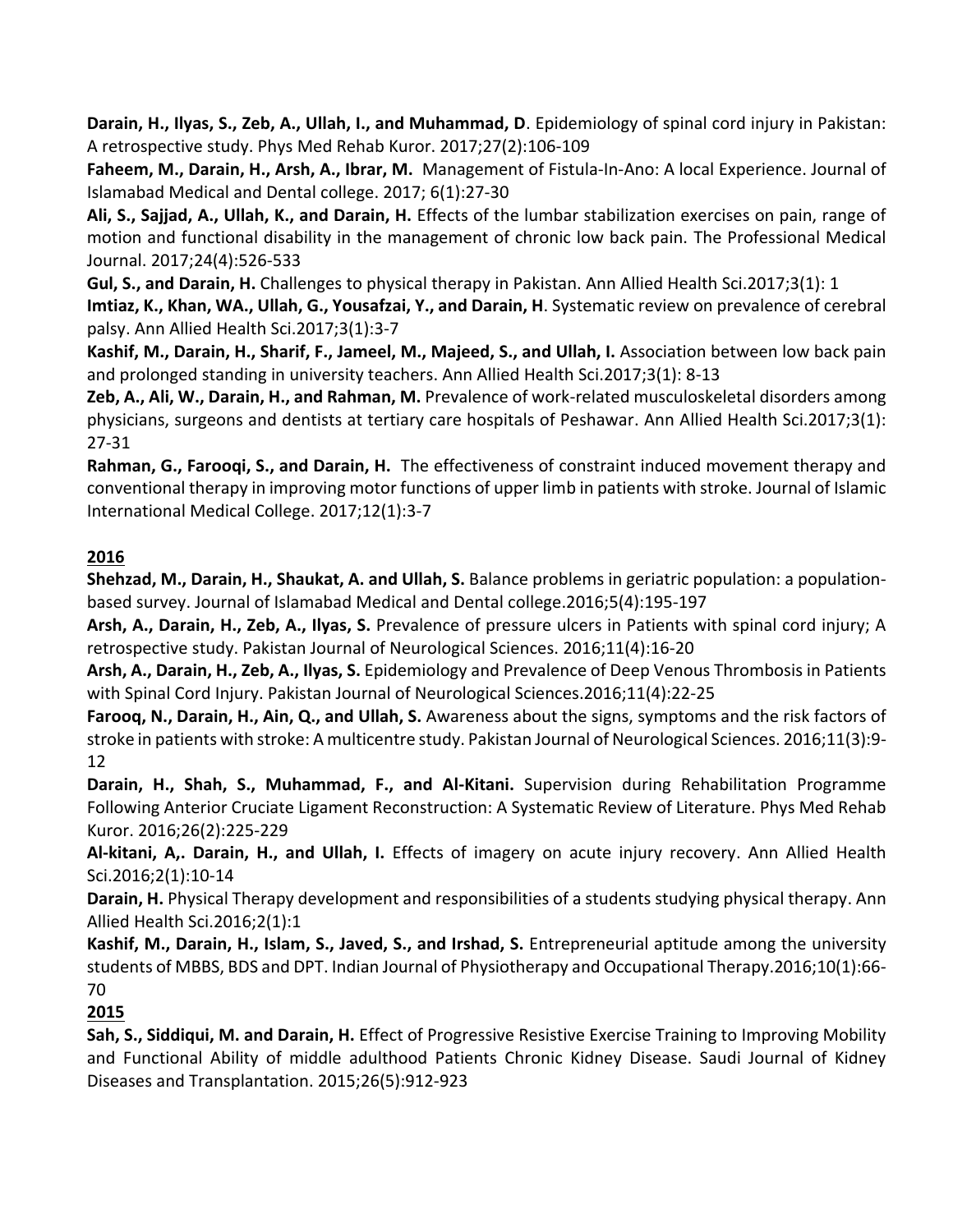**Shah, Z., Darain, H.** Association of age, weight and gender with work related low back pain among clinical physical therapists in Pakistan. International Journal of Medicine and Allied Health Sciences. 2015;7(1):622-626

**Osama, M., Jan, M. and Darain, H.** A randomized controlled trial comparing the effects of rest breaks and exercise breaks in reducing musculoskeletal discomfort in static workstation office workers. Ann Allied Health Sci.2015;1(2): 30-34

**Zeb, A., Ilyas, A., Kashif, M., Kompal, R., Darain, H. and Bahadar, S**. Knowledge and attitude on pressure ulcer prevention among nurses working in neurological departments in tertiary care hospitals of Peshawar: a multicentre study. Ann Allied Health Sci.2015;1(2):49-53

**Kashif, M., Darain, H., Gulraiz., Parveen, T., Kiran, N., Quratulain.** 2015. Prevalence of Cervical Pain & its contributing factors in Bank Officers. Int J Medicine and Allied Health Sciences. 2015;6(1):1-5

**Rehman, AU., Siddiqui, MA., Ashraff, S., and Darain, H.** Assessment and management technique of practitioners: exploring clinical reasoning in the context of the individual patient. European Journal for Person Centered Healthcare. 2015; 3(2):145-150

**Darain, H.,** 2015. Physical therapy development in Pakistan: a 'paradigm shift'. Annals of Allied Health Sciences. 2015; 1(1):1,2

**Darain, H., Alkitani, A., Kashif, M., El-ziq, N., Ghani, J., and Ibrar, M.** A multidisciplinary approach to disability rehabilitation; A Case Report of Person with Disability. European Journal for Person Centered Healthcare.2015;3(2):249-252

**Rehman, A., Siddiqui, A., and Darain, H.** Measurement of changes in the oxygenation of quadriceps muscles during the voluntary and involuntary fatigue test in normal healthy sedentary subjects. Journal of Human Sport and Exercise. 2015;10(4):867-883

**Darain, H., Alkitani, A., Yates, C., Bailey, A., Roberts, S., Coutts, F., and Gleeson, N**. Antecedent anterior cruciate ligament reconstruction surgery and optimal duration of supervised physiotherapy: A case report. Journal of Back and musculoskeletal Rehabilitation. 2015;8(4):877-883

# **2013**

**Gleeson, N., Eston, R., Minshull, C., Bailey, A., Al-Kitani, A., Darain, H., Yates, C., Rees, D.**

Effects of antecedent flexibility conditioning on neuromuscular and sensorimotor performance during exercise-induced muscle damage. Journal of Exercise Science & Fitness. 2013;11(2):107-117 **Darain, H., Alkitani, A., Kashif, M., and El-ziq, N**. The Role of Resource Information Centres in the Community Based Rehabilitation Framework. Disability, CBR and inclusive development. 2013;24(3): 131- 139

#### **Memberships**

| 2020 to present | Chairman Human Resource Development Committee Khyber Medical University            |
|-----------------|------------------------------------------------------------------------------------|
| 2020 to present | Chairman Harassment Committee Khyber Medical University, Peshawar                  |
| 2019 to present | Member of Pakistan Association of Medical Editors                                  |
| 2019 to present | Member of transport committee Khyber Medical Committee                             |
| 2019 to 2022    | Board of Trustee Benevolent fund Khyber Medical University, Peshawar               |
| 2019 to present | Syndicate member Khyber Medical University, Peshawar                               |
| 2018 to present | Chairman Inspection Committee Khyber Medical University Peshawar                   |
| 2018 to present | Member cum secretary Board Faculty of Allied Health Sciences                       |
| 2017 to present | Member program Advisor Committee for Allied Health Sciences University of Sargodha |
| 2017 to present | Member Board of Studies Riphah International University Faisalabad Campus          |